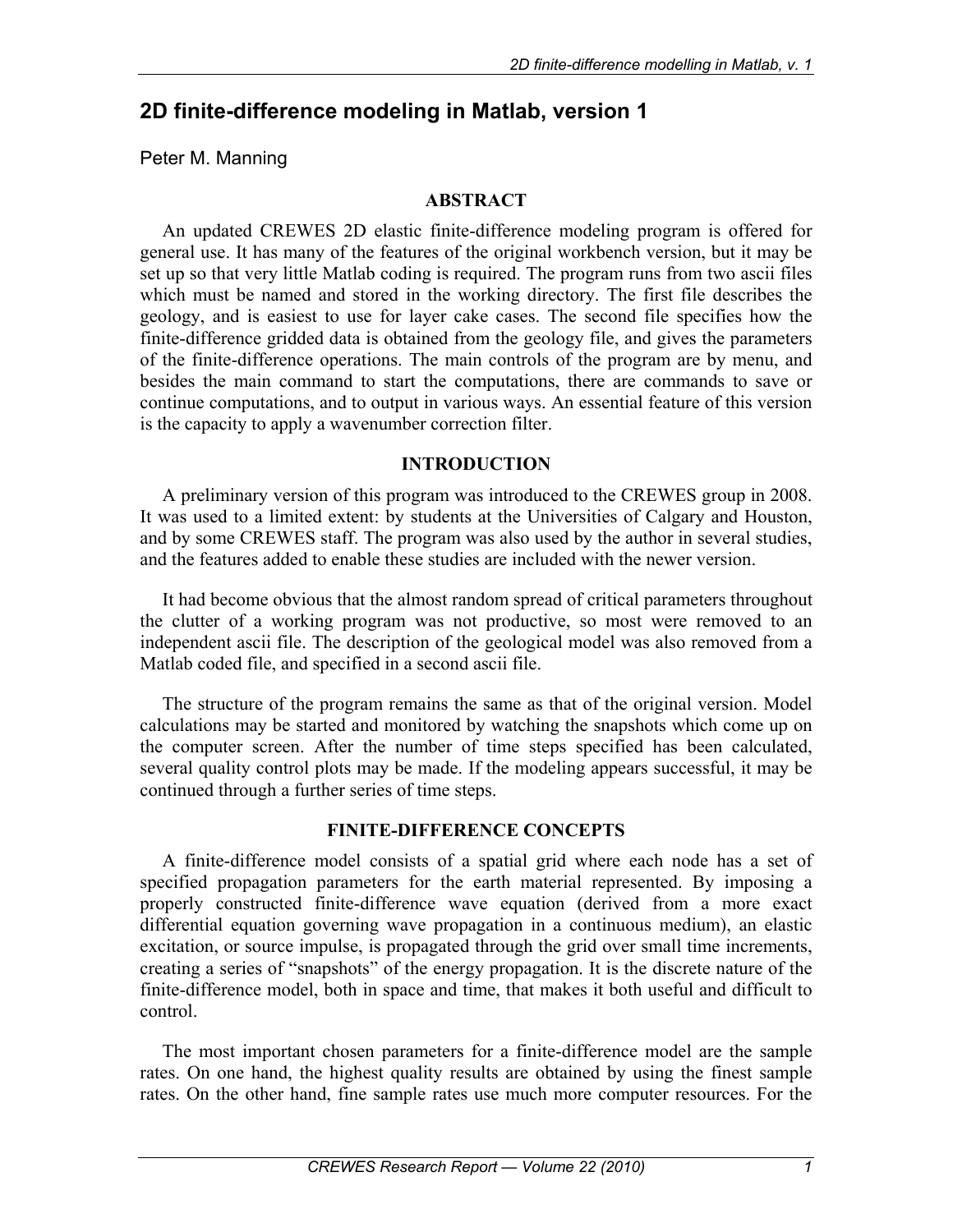same size model, cutting a sample rate in half, for example, requires four times as much memory and eight times as much execution time. The requirement for stability of the finite-difference calculation places a limit on the ratio of the sample rates in time and space. It may be given as

$$
\Delta t \le \Delta x / (v \sqrt{2}), \qquad \qquad 1
$$

where  $\Delta t$  and  $\Delta x$  are the time and space sample rates, and v is the highest velocity in the model. Other formulae that may be useful are found in the thesis Manning (2008), Appendix E.

Forward finite-difference modelling proceeds through a series of time steps, where the state throughout space at a given time is determined from the states of the two immediately preceding times. The two states are required to determine the momentum throughout space, which together with the distortions determine the propagation of waves. This style of computation is inherently inefficient, since operations are carried out throughout the model, whether energy is present there or not, but it provides natural points at which computations may be suspended and restarted. At these points Matlab options may be used to store or recover from disc, the contents of all the critical variables within a routine. Calculations may then proceed as they would without the interruption.

Computed model states are not saved automatically so that the saved disc files can be given descriptive names, and to ensure that useful older files are not overwritten.

#### **RAYLEIGH WAVES**

The program allows the simulation of Rayleigh waves, otherwise known as surface waves or ground roll. Rayleigh waves involve a continual exchange of shear and compression energy, and can only exist near a free surface. Amplitudes are highest right at the surface, and tend to decay with depth in an exponential fashion

The effect of geological layers on Rayleigh wave propagation may be simply related to the frequency content of these waves. A high frequency component of a Rayleigh wave is always associated with a high wavenumber of the wave, which translates to a short wavelength. This short wavelength applies in the propagation direction (horizontal), but also in depth. High frequency components, then, tend to have short wavelengths, with little penetration into the earth, and are therefore affected mostly by the shallow layers. In contrast, low frequency waves are more strongly influenced by deeper layers. Since deeper layers tend to have higher pressure and shear velocities, it follows that lower frequency Rayleigh wave components usually travel at higher velocities.

#### **DISC FILES**

This finite-difference modelling system uses three main types of disc files: two which provide input conditions, and one which stores calculation results after a given number of steps.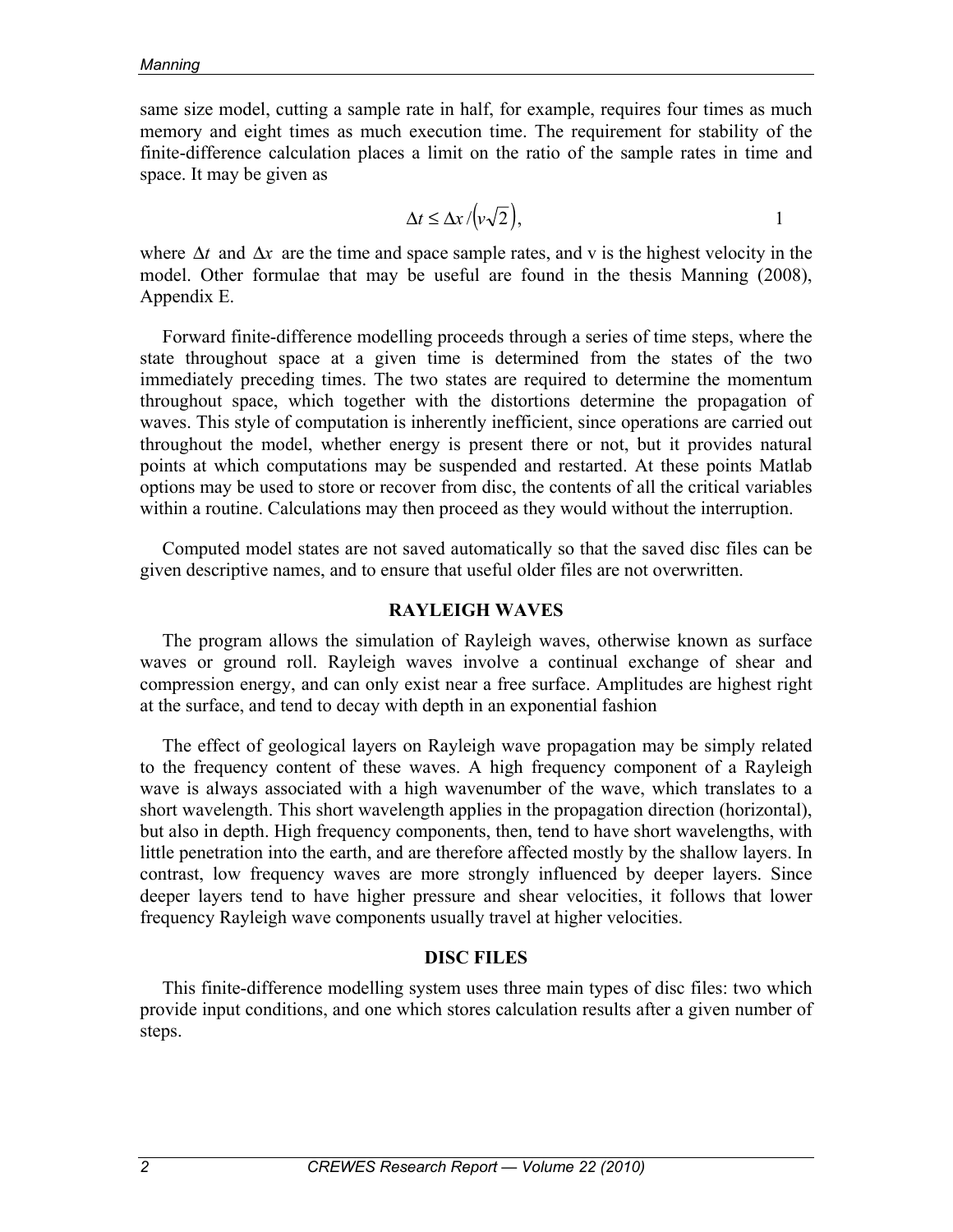### **Geological model definition (.geo files)**

The geological definition file (.geo file) must be used to describe the geology of the section of the earth to be modelled. The first data line of the model gives the compressional velocity, the shear velocity, and the density of the rocks at and below the model top. The second data line gives another triplet of velocities and density, and one or more pairs of offsets and depths which define the top of a second layer. Deeper layers may be added in the same fashion. When a layer later in the file is defined to cross above an earlier layer, its parameters replace those defined earlier.

This type of model definition is most natural with layer cake geology (where only a set of depths is required), or layers with gradual thickness changes (where each may require as few as two offset/depth pairs). An example of the first type of model is given in Figure 1.

After the layer definition lines is one line which gives the left and right limits of the model. All layers are then projected to these limits at the same level as are specified at the edges of the layer definitions above.

A final data line gives a title that the model will have.

A '%' sign on a line marks the start of comments, and everything to the right of this mark is ignored within the program. A  $\frac{6}{6}$  sign at the start of a line means that the whole line is ignored. This convention is carried over from Matlab.

These definition files may be coded with the Matlab editor, or another ascii editor. The .geo extension must be specified. A distinctive name should be used, partly because the name is usually used as part of the named .tif (plot) files that the program may generate.

```
\overline{v_p}\overline{z_1}.
                                     X2. Z2. X3. Z3. X4. Z4. X5. Z5.
\perp╞
             Vs.
                          X1.rho,
\vert z \vert4000 2500 2.70
                           \circ\Box3000 1875 2.50
                            0 - 115lз
    4000 2500 2.70
                           0 - 135\overline{4}0.2505
   4500 2600 2.75
6
   -20 1210
                   % Left and right X limits to which the model will be extended
7 Microseismic model % The plot title
```
FIG. 1. An example of a simply layered geological definition file. This describes a 20 metre layer of 3000 m/sec between layers 0f 4000 m/sec. The input data values are at the beginning of a line; after the '%' characters are the comments.

## **Parameter definition (.parm files)**

The parameter definition file may be used to specify how the finite-difference modelling will be done, and how data will be collected in the course of the finitedifference modelling. An example of a .parm file is shown in Figure 2. The data lines of the parameter definition file all have the same format:

• At the left are the variable names within the program. These can not be changed because the program recognizes only these names.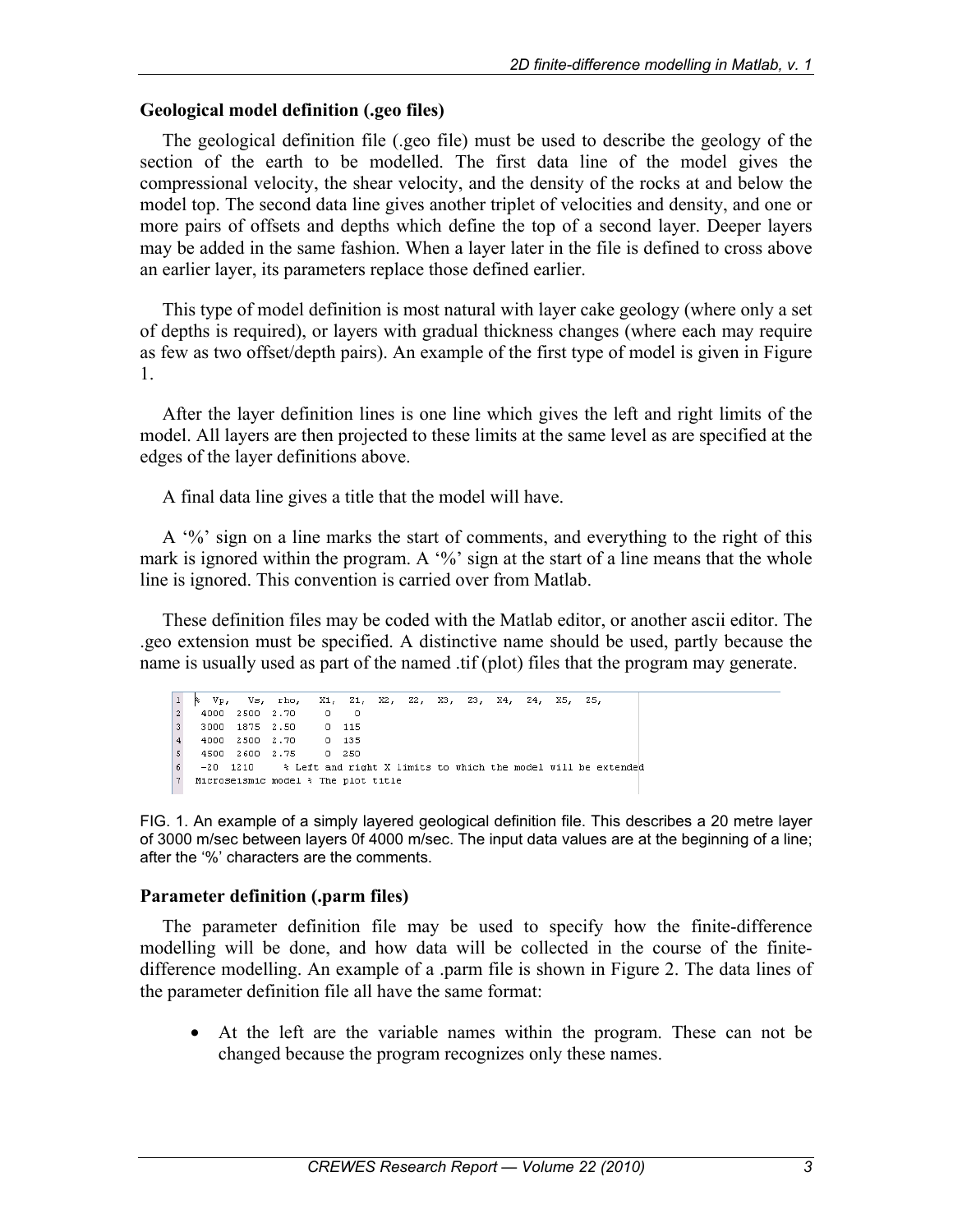- In the second column is the value assigned to the parameter on the left. Numeric values must be coded as numbers; character strings must be coded within single quotes, and must be preceded by an '=' sign.
- To the right of the first two columns, a '%' character marks the beginning of comments about the parameters to the left. Entire lines may also be marked as comments.

| $\mathbf{1}$ |                        |                               | \$Parameter file for 2D finite-difference program                              |
|--------------|------------------------|-------------------------------|--------------------------------------------------------------------------------|
| $\mathbf{z}$ | Dt.                    | .0001                         | %Sample rate in seconds                                                        |
| 3            | Dxz                    | 0.75                          | %Sample rate in metres                                                         |
| 4            | xMin                   | $\mathbf{0}$                  | %Starting X point within geological model                                      |
| 5            | lengthX                | 400                           | %X samples of the calculated model                                             |
| 6            | lengthZ                | 250                           | $\approx$ Z                                                                    |
| 7            | nstep                  | 1600                          | \$2000<br>$*101$<br>%Number of time steps                                      |
| 8            | nframes                | 50                            | %Number of movie frames (< nstep)                                              |
| 9            | shotDepth              | 125                           | *Depth of the energy source                                                    |
| 10           | shotX                  | $\Omega$                      | %X position of the energy source<br>%200                                       |
| 11           | centreFreq 300         |                               | *Frequency in Herz at centre of Ricker wavelet                                 |
| 12           | energySrc              | 31                            | *Code number of the energy source (10,11,12,13,21,22,23)                       |
| 13           | ÷                      |                               | 10-explosion, 11-2 rupture, 12-double couple, 13-squeeze bulge                 |
| 14           | 多                      |                               | 21-Z monopole, 22-X monopole, 23-external XZ twist                             |
| 15           | 备                      |                               | $31 - \text{vertExpl}$                                                         |
| 16           | trX.                   | 250                           | %X position of the well in the case of 'Z' acquisition                         |
| 17           | trZ.                   | 0.                            | %Z level of flat 'X' acquisition                                               |
| 18           | iLbnd                  | 7.                            | *Boundary code left <= 0 for rigid, =7 mirror                                  |
| 19           | iRbnd                  | $\circ$                       | *Boundary code right <= 0 for rigid, =8 free                                   |
| 20           | iTbnd                  | 0                             | *Boundary code top <= 0 for rigid, =8 free                                     |
| 21           | iBbnd                  | 0                             | %Boundary code bottom <= 0 for rigid, =8 free                                  |
| 22           | mvXmax                 | 1000                          | %X length of the displayed model                                               |
| 23           | mv Zmax                | 1000                          | $\approx$ Z                                                                    |
| 24           | mvPlot                 | $2^{\circ}$                   | %Code number of the movie plot (2,3,4,5)                                       |
| 25           | 多                      |                               | 2-displacement, 3-pressure/twist, 4-abs amp displacement, 5-arrows             |
| 26           | mv Amp                 | 300                           | %Amplitude for movie code 4 (larger is higher amplitude)                       |
| 27           | mvClip                 | .5 <sub>1</sub>               | *Amplitude clip level - fraction of 1 (1 is unclipped)                         |
| 28           | $qfdFile =$            | 'spSimp.geo'                  | %Geological definition file                                                    |
| 29           | $uncvar =$             |                               | 'c75p40s24min'<br>%Wave number correction file ('' indicates ho corrections)   |
| 30           | $\text{uncvar}$ =      |                               | 'c57p40s20' %Wave number correction file ('' indicates no corrections)         |
| 31           | $*$ wncvar =           |                               | c57p40s20min'<br>%Wave number correction file ('' indicates no corrections)    |
| 32           | $\frac{1}{2}$ wncvar = | $\mathbf{L} \cdot \mathbf{I}$ | %Wave number correction file ('' indicates no corrections)                     |
| 33           | mvTif<br>$=$           | $\mathbf{L}$                  | %Character string included in the movie tiff files ('' indicates no tiff file) |
| 2A           |                        |                               |                                                                                |

FIG. 2. An example of a parameter definition file (.parm file). The names on the left specify variables within the program, and cannot be changed. The numbers to the right of the variable names are assigned to that variable. The comments (marked by '%' characters) describe the variables. Note that for this case, line 28 specifies the geological (.geo) model.

The usual way to use the program is to bring a functioning .parm file into the editor and modify the parameter values for the purposes of the new model. The variable names are then preserved, and the type of variable and a realistic value for them may be seen.

#### **Computed finite-difference (.cfd files)**

The computed finite-difference files are designed to save all the computed results from a completed series of modelling steps. These files are not created automatically, but can be generated any time before a new model run is started. The name of one of these files is chosen by the user after reviewing the list of .cfd files in the folder. Then the newly named file can be chosen to replace an un-needed earlier file, or provide a completely new computed model.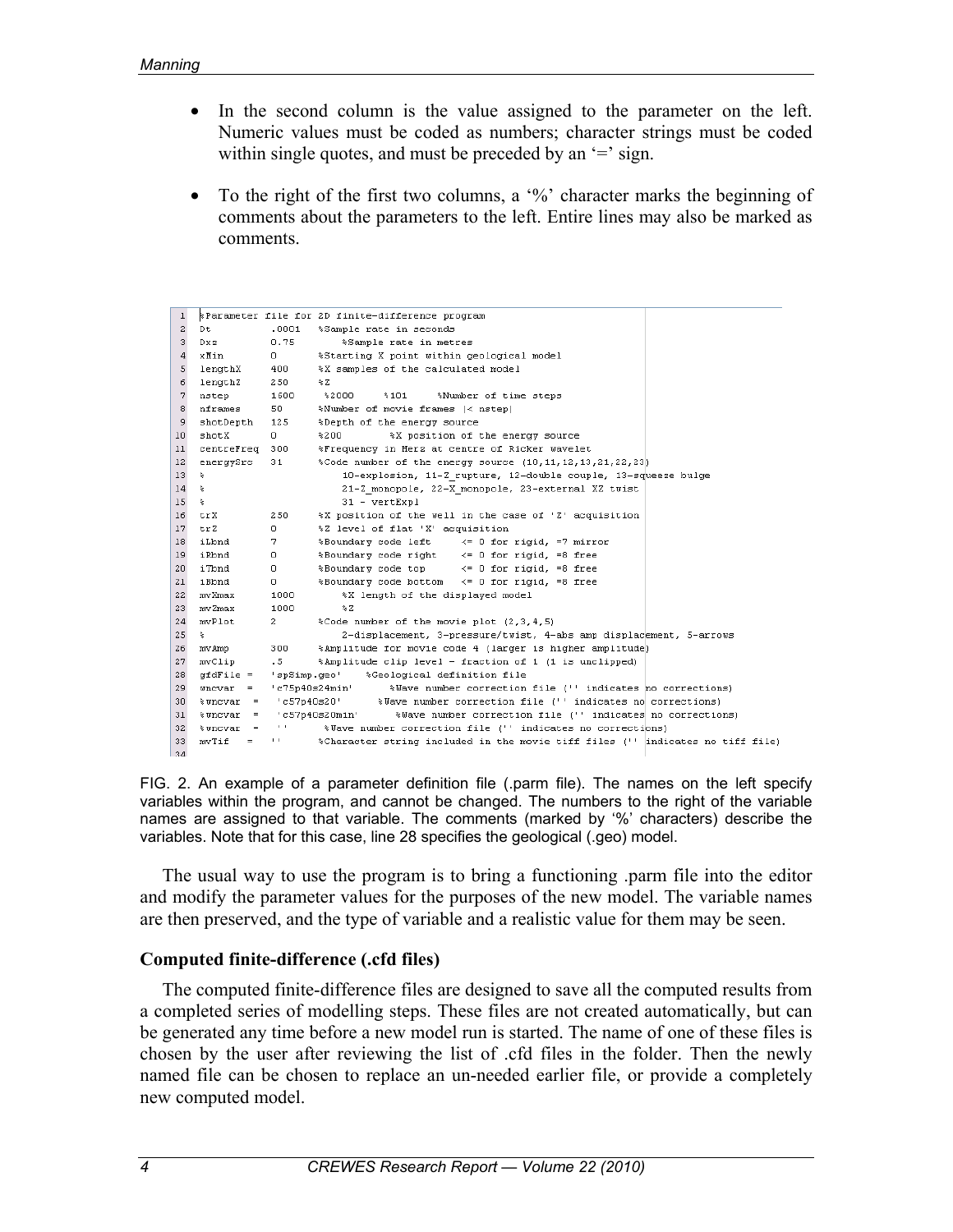The saved file may be loaded into the program again later when needed for output plots, or to continue further wavefield propagation.

## **CODING FOR THE FINITE-DIFFERENCE COMPUTATION**

The main parameters which specify how the finite-difference computations will be done are stored in one file (the .parm file) and an example is shown in Figure 2. This file can be kept to match with its propagation results.

Many of the parameters here may be debugged by coding a limited number of time steps to see if the early propagation works as expected. It is then easy to change a parameter, restart, and compare the results. In a case where everything looks good, the process may be continued (using the same parameters) without restarting.

The parameters do not have to be in a particular order. The ones which can now be picked up from the .parm file are:

- **Dxz**. The spatial sample rate in the X and Z directions. This may be considered to be in metres, and is usually in the range of 1 to 5 metres.
- **Dt**. The time sample rate in seconds, usually in the range of .001 to .0002 seconds. This must be related to the spatial sample rate by the lowest velocity used in the model, see equation 1.
- **lengthX**. The length of the model in metres.
- **lengthZ**. The depth of the model in metres.
- **xMin**. The origin of the finite-difference model in metres from the origin of the geological model. These three parameters may be used to extract part of the geological model from the disc file, possibly to make a series of shot gathers
- **nstep**. The number of time steps to take in order to propagate energy through the model. nstep times Dt gives the time interval covered by the propagation.
- **nframes**. The number of movie frames to display in the course of propagating the model. These 'snapshots' are used to check on the stability of the wave propagation, how the boundary conditions are working, etc. This number also applies to the number of .tif files saved for use in later movie making.
- **shotDepth**. The depth (m) of the energy source used to generate the model.
- **shotX** The distance (m) from the model edge to the energy source. A zero here puts the source at  $X = 0$ , or at **xMin**.
- **centerFreq**. The center frequency of the Ricker zero phase wavelet used to generate the model.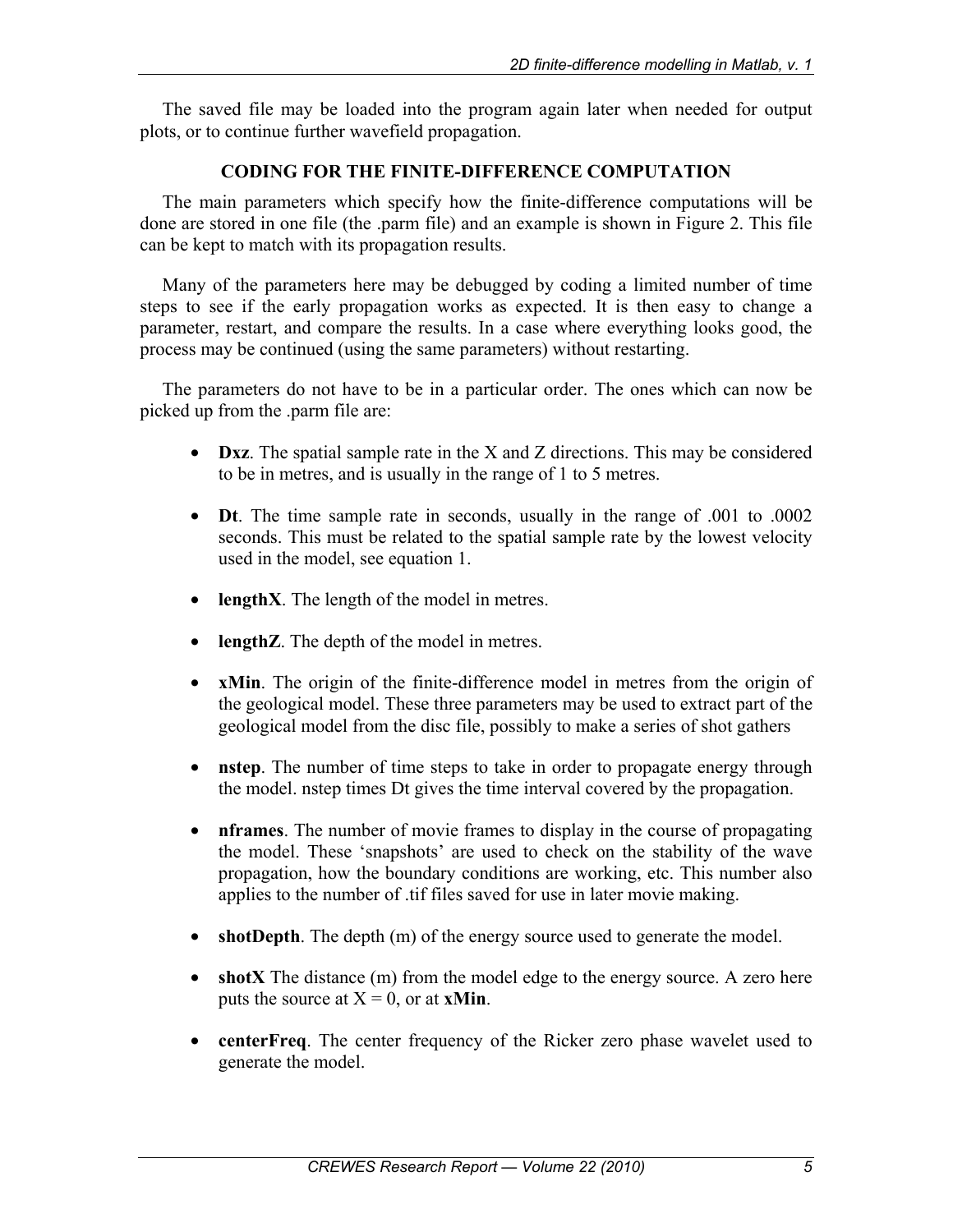- **trX** The X distance from the model edge to a 'well' where the displacements at all depths will be saved at each time step.
- **trZ** The Z distance from the model top to a 'spread' where the displacements at all offsets will be saved at each time step. If  $trZ = 0$ , the spread will be the usual surface spread. If  $trZ > 0$ , the spread will be simulate recording in a horizontal well.
- **energySrc** The variable is used to specify a number of well known 2D energy source geometries, and a few rather arbitrary ones. The codes used are 10, 11, 12, 13, 21, 22, 23 & 31, and are displayed in Figures 3 and 4.



FIG. 3. Energy source pattern types: 10 - Explosion, 11 - Vertical dipole, 12 - Double-couple 13 - Squeeze-bulge



FIG. 4. Energy source pattern types:  $21 - Z$  monopole,  $22 - X$  monopole,  $23 -$  External twist 31 – Vertical enhanced explosion

- **iLbnd** The left boundary code:  $\leq 0$  for rigid,  $= 7$  for a mirror. A mirror boundary may be used with a symmetric source right on the boundary to reduce the execution time for a symmetric model.
- **iRbnd** The right boundary code:  $\leq 0$  for rigid,  $= 8$  for a free surface
- **iTbnd** The top boundary code:  $\leq 0$  for rigid,  $= 8$  for a free surface. This is the natural position for a physical free surface.
- **iBbnd** The bottom boundary code:  $\leq 0$  for rigid,  $= 8$  for a free surface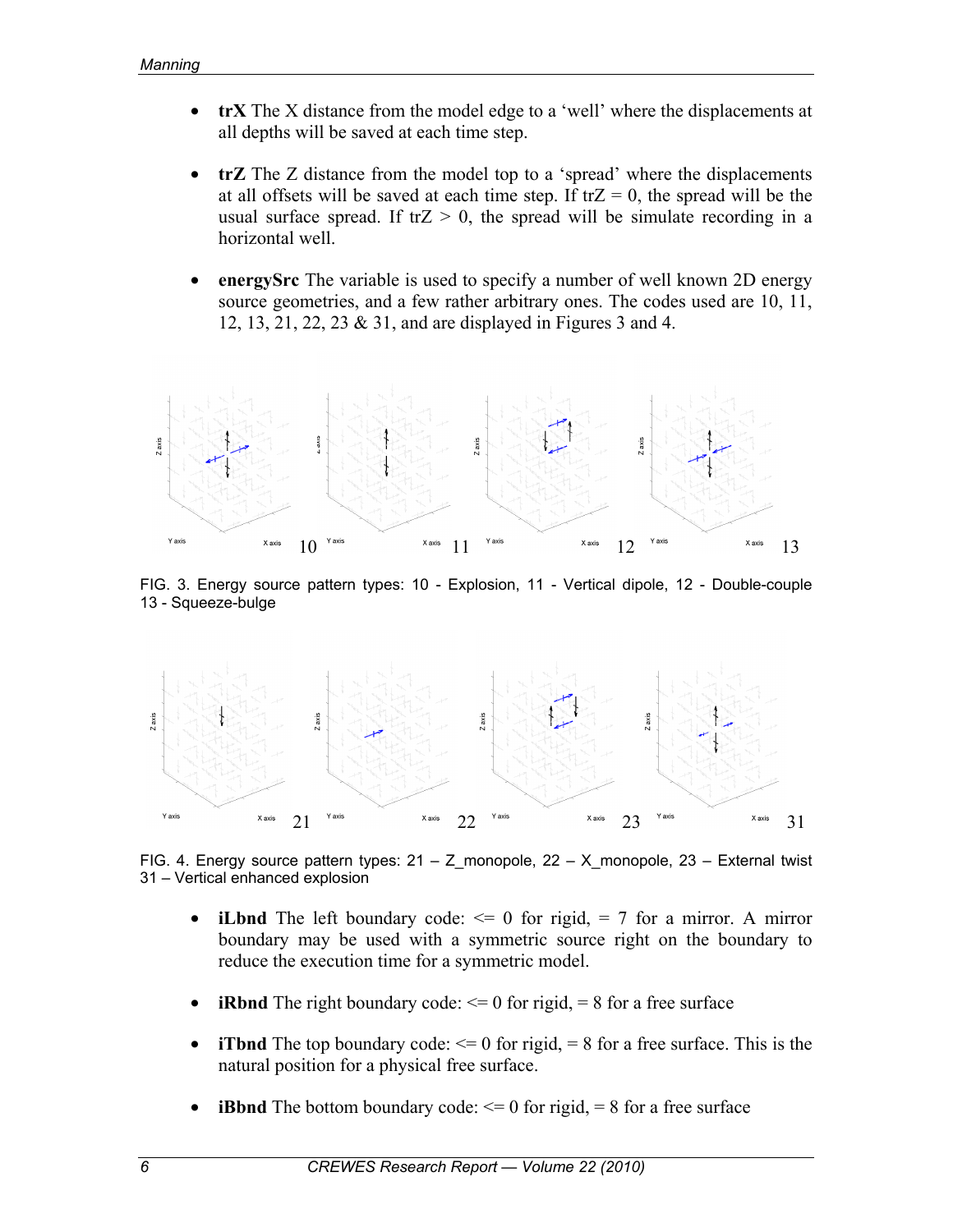The following parameters apply to the snapshots that appear in the course of the finitedifference propagation (determined by 'nframes'), and to a movie that will be made from .tif files. All of these choices have more elaborate descriptions in the 'SNAPSHOT PLOT MENU' section

- **mvPlot** The code number for the type of movie plot:  $2 -$  displacement,  $3$ pressure/twist, 4 – absolute displacement, 5 – arrows
- **mvXmax** The maximum X value to include in the snapshots. This may be less than the size of the propagation area, otherwise it is ignored.
- **mvZmax** The maximum Z value to include in the snapshots. This may be less than the size of the propagation area or it will be ignored.
- **mvAmp** The absolute amplitude, which applies only to the 'absolute displacement' option (4).
- **mvClip** The level of amplitude clipping
- **mvTif** serves as a switch. Coding only as  $=$   $\cdot$  will indicate that no movie will be made. If one or more characters appear in the quote, they will be part of the root name of a collection of '.tif' files used to make the wave propagation movie.

There are three character variables that may be coded for the basic finite-difference modelling. They are: gfdFile, wncvar, and mvTif. Unlike most of the parameters in the parameter file, the character variables must be given within single quotes, and preceded by an = sign. mvTif is described above. The other two are:

- **gfdFile** must specify a valid root name for a '.geo' file.
- wncvar specifies the wave number correction file. Not coding or null coding this file name indicates that that wave number corrections will not be made.

# **MAIN OPERATIONS MENU**

Most control within the finite-difference program is by menu selection. The control menu appears when the program is started, and after an operation is selected it is executed, and the program ends. To execute another step the program must be restarted, but it normally will have available in memory most of the critical variables from the previous run.

The control options are:

1. **Save computations**. This menu item appears when finite-difference calculations have been made, but have not yet been saved to disc. Upon selection, a listing of previously saved states is presented, and a prompt appears. The file name the state will be saved under must appear between single quotes, and the .fdc extension is added automatically.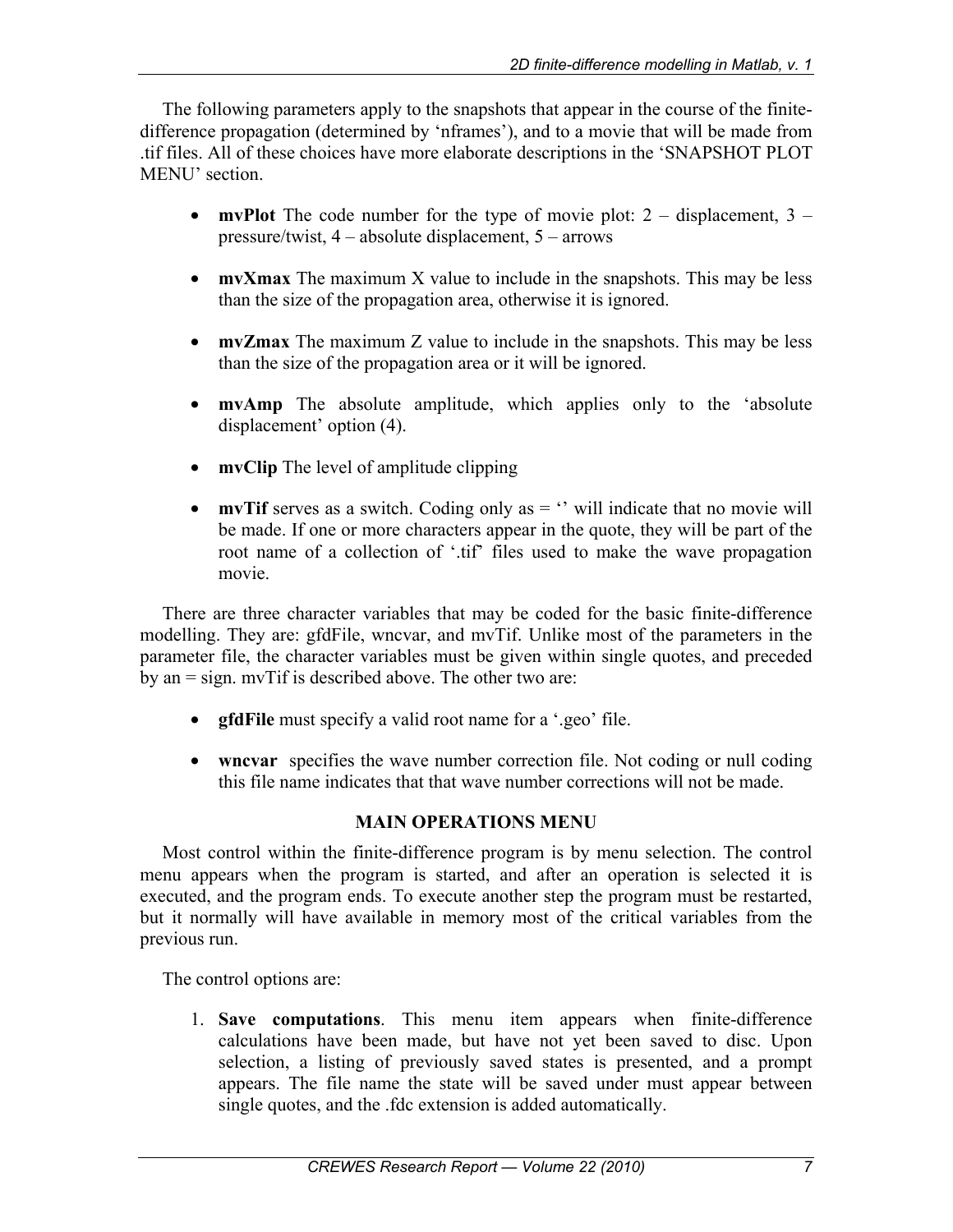- 2. **Load prior**. This step will replace the finite-difference state in memory (if any) with a state previously saved to disc. A list of finite-difference saved states (.fdc files) is presented in the form of another menu where a selection may be made. From here the 'plot last frame' routine (5) is started, so the user can make sure the right file was loaded.
- 3. **Start afresh**. This step requires a parameter file, given in the form of a .parm file. The choice of file is again made from a menu containing all the appropriate files in the folder.
- 4. **Continue from previous**. This option builds on the present state of the variables in memory, either directly from a previous run, or as set up from a file on disc. The value that must be updated here is the new total number of steps (nstep).
- 5. **Plot last frame**. This shows a snapshot of the latest stage of the finitedifference model, or the last frame of the movie. It can be used to try other plotting parameters, or perhaps to create a '.tif' or '.esp' file for external use. A *snapshot plot menu* follows for plot parameters.
- 6. **Plot seismic**. This option plots the horizontal or vertical seismic data accumulated with each time step using the CREWES Matlab routine 'plotseis'. A *seismic plot menu* follows for parameters.
- 7. **Play movie**. This is the Matlab movie. The only variable available for change is 'nRepeats', the number of times the movie is repeated from start to finish.
- 8. **Output SEGY**. This option uses the same data plotted with option 6, but sends it to a file where a program may format it into a standard SEGY file.

### **SNAPSHOT PLOT MENU**

The menu presents a series of options with the default values for the options listed in the menu. The last item of the menu is labeled 'All OK'. The earlier options may be changed one at a time, and the menu will change to show the new value for that option. Changes may be made until they are all satisfactory, and then the 'All OK' button is hit to make the plot.

The buttons in the main menu are:

- **Displacement** is the default for the first button because it is the most commonly used option. If this button is hit, another menu appears which lists the display types available. They are:
	- **Wiggle traces** are represented by two buttons: 'Uz' and 'Ux'. These displays look like seismic traces, with all samples plotted in depth, but at some limited sampling in X in order to fit on the page.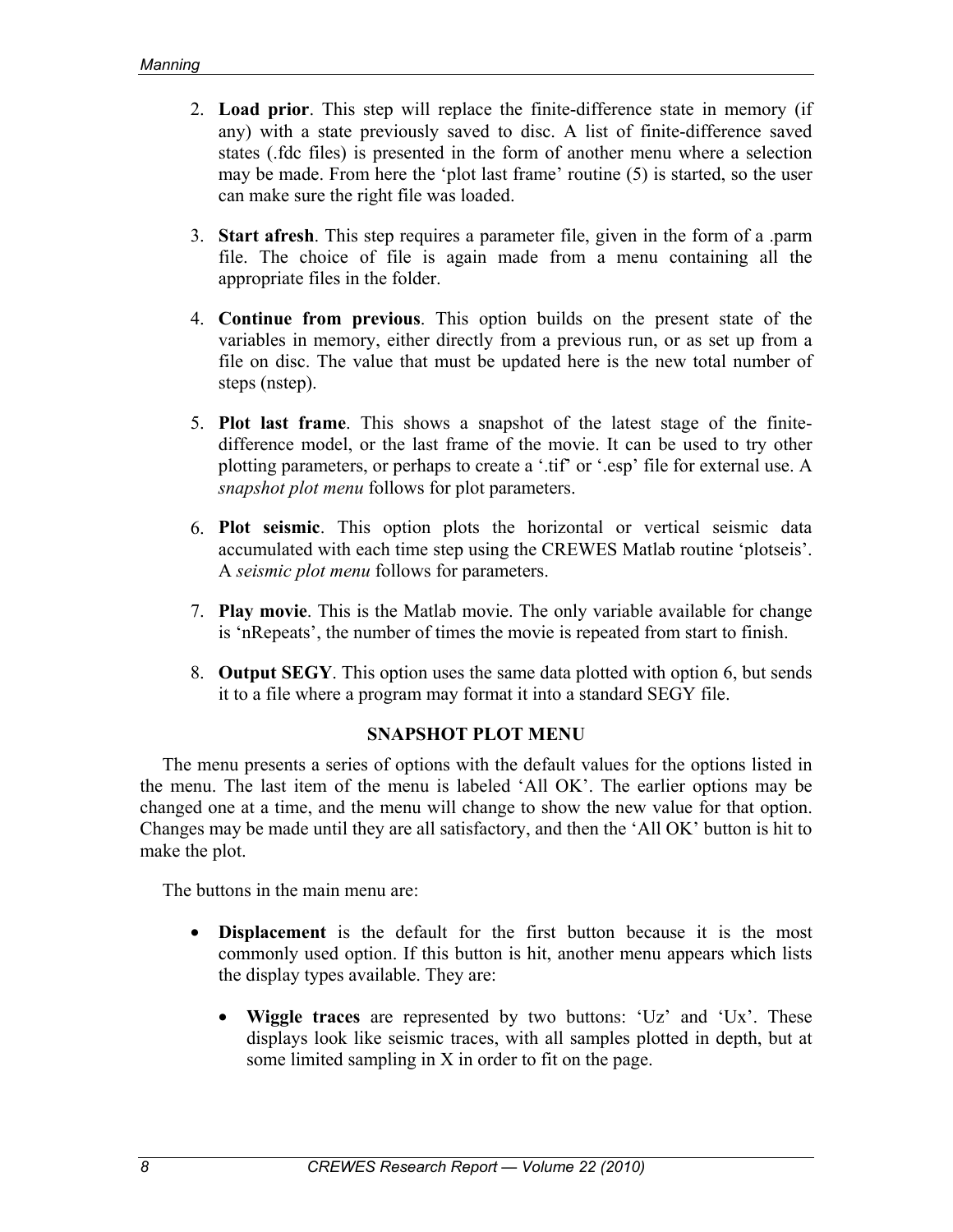- **Colour coded displacement,** the 'Displacement' button, is the default display. This display combines the displacements in X and Z to give a total displacement direction which is colour coded. A key in the lower/right corner shows the colour shade for each displacement direction. A more intense colour indicates a greater displacement.
- **Colour coded wave type,** the 'Press/Twist' button, is an interpreted plot. This display does not depict displacement directly, but by using the derivatives of the displacements, interprets whether the energy displayed is shear or compression energy. The key in the lower/right corner shows how compression energy (P) appears as red/green shades, and shear energy (T) appears as blue/yellow shades.
- **Colour coded absolute displacement,** the 'Abs displace' button, is a version of the 'Displacement' button. The display is the same except that the scaling is specified without reference to the amplitude of the displacements within the plot. This can make a significant difference within a movie, where the larger amplitudes near the energy source do not affect the plotted amplitudes throughout the volume. Scaling is controlled by the variable mvAmp.
- **Vector displacement,** or 'Arrows' is the most natural way to show vector displacements, and uses the Matlab routine 'quiver'. An arrow is plotted at the grid points in the direction of the displacement, and with a length proportional to the amplitude. The dynamic range is not very good, but it shows the higher amplitude parts of a frame very clearly, and especially the central parts of a Rayleigh wave.
- **Clip** is useful to prevent a limited number of high amplitude events from dominating the whole plot. It takes the form of a fraction, which is multiplied by the highest value in the frame to give a new maximum value. All the amplitudes higher than this new maximum are then 'clipped' back to this level.
- **Xmin** sets the new left edge of the plot frame.
- **Xmax** sets the new right edge of the frame.
- **Zmax** sets the new bottom edge of the frame.
- **Tiff tag** has a default equivalent to coding '', and indicates that no .tif file will be created. One or more alphamerics between the quotes indicates that a .tif file must be created, and these characters will be included within the name of the .tif file. Other characters will be included in the file name to help distinguish it from other plots generated.
- **All OK** closes the menu and begins the plot.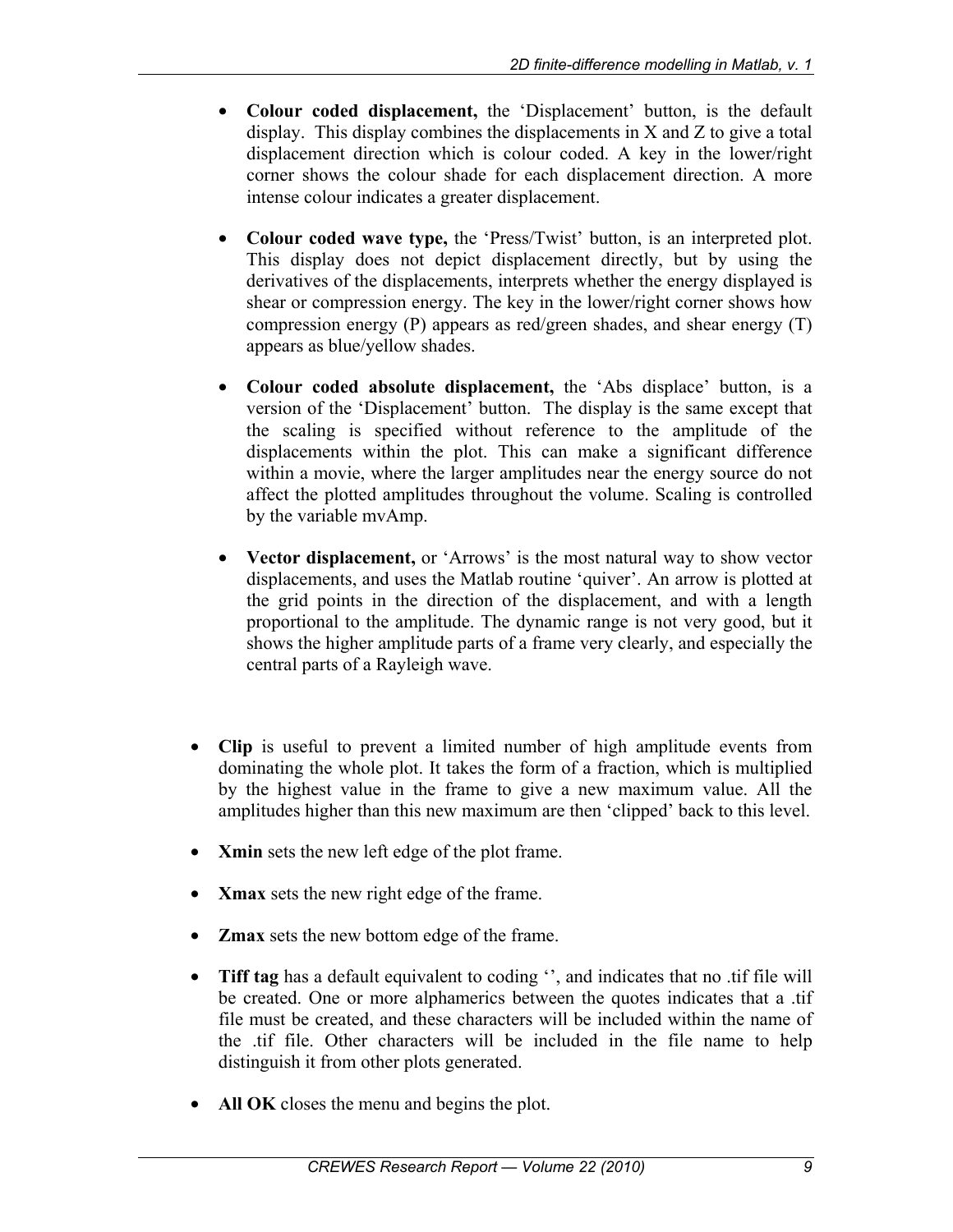### **SEISMIC PLOT MENU**

Seismic plots are made from either of two lines through the model, where the displacements have been collected at every time step. A plot may be made of the 'surface' line, collected at depth 'trZ', or from the 'well' line, collected at an offset of 'trX'. The menu works just as the 'SNAPSHOT PLOT MENU' does, and the choices are:

- **Plot x vs t** is the top button default, indicating the 'surface' traces. This may be toggled to 'z vs t', or the 'well' traces.
- **Uz** is the default displacement direction for the plot, and it may be toggled to  $'Ux'.$
- **Amplitude** is currently defaulted to 1.5. A larger number here gives higher amplitudes; a smaller number gives lower amplitudes.
- **Xmax** applies to the 'surface' plot, and it may be made less than the maximum X for the model.
- **Zmax** applies to the 'well' plot, and it may be made less than the maximum Z for the model
- **Tiff tag** works like the same variable in the 'SNAPSHOT' menu. It has a default equivalent to coding '', and indicates that no .tif file will be created. A significant entry in the text string will save the seismic plot as a '.tif' file with this string included in the file name.
- **All OK** closes the menu and begins the plot.

### **EXAMPLE**

Figure 5 is a snapshot from a microseismic study done with this program. It shows the complexity of the wavefields that are often generated from comparatively simple geological models.

The model consisted of a 20 m. 3000 m/sec. bed with a background of 4000 m/sec. The Vp/Vs ratio was 1.6, and the source wavelet was a 300 Hz zero-phase Ricker from a 'vertical enhanced explosion'. The spatial sample rate was 0.75 m. and the time sample rate was 0.1 msecs. Wavenumber corrections were applied, and were designed for the 4000 m/sec. zones.